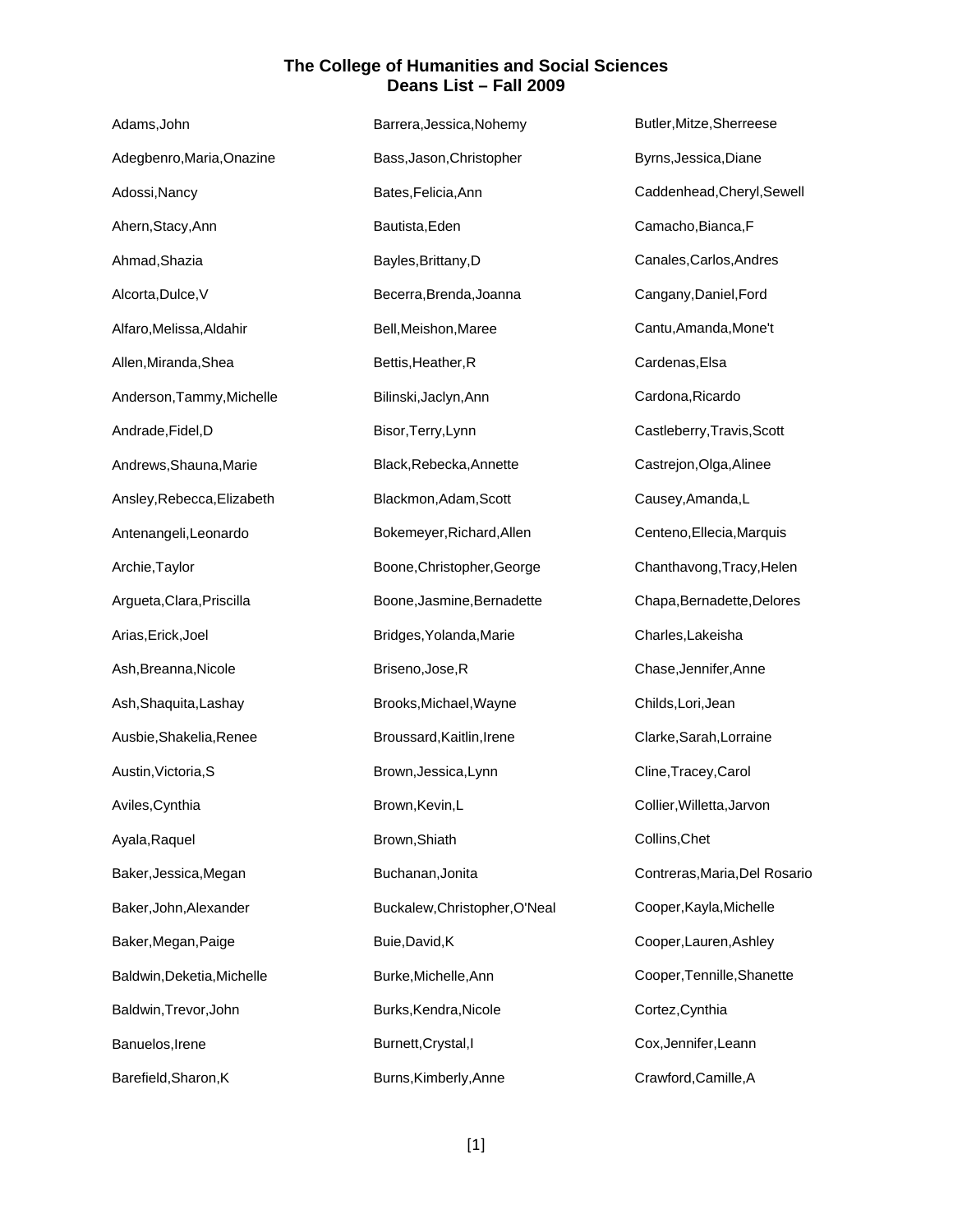| Cribbs, Bailey, Christine   | Doan, Paula, Michele        | Glover, Ashley, Elizabeth   |
|-----------------------------|-----------------------------|-----------------------------|
| Cruz, Gloria, O.            | Dominguez, Charity, Marie   | Godfrey, Laura, Adrienne    |
| Cruz, Luz, Maria            | Dryden, Benita, Longoria    | Golden, Ashley, N           |
| Cruz, Patricia              | Dudash, Jolanta, Maria      | Gonzales, Irving, F         |
| Curnett, Harold, Wayne      | Duewall, Steven, Paul       | Gonzalez, Julisa            |
| Daniel, Tiffany, Lynn       | Edwards, Temia, Dawn        | Gray, Vivian, Loran         |
| Dann, Christen, L           | Elliott, Robyn              | Guajardo, Christina, Elise  |
| Darnell, Summer, D          | Elsner, Rachel, M           | Guardado, Monique, Lynn     |
| Davila, Angela              | Eubank, Alycia, Nichole     | Guevara, Elizabeth          |
| Davis, James, Troy          | Fain, Jeffery, E            | Guevara, Silvia, Yomaira    |
| Davis, Peyton, Corinne      | Fanghella, Rebecca, Anne    | Guidry, Leigh, Taylor       |
| Davis, Regina, Lynn         | Farra, Cyndee, Michelle     | Guillen, Vanessa, Arlene    |
| Day, Krysynda, Marie        | Flores, Joe, Richard        | Hamilton, Anna, Joy         |
| Day, Lisa, Denise           | Fortune, Zakiya             | Hamilton, Etisha, Shaunta   |
| De Orbegoso, Pamela         | Freeman, Kennitra, Dwanette | Hanson, Jennifer, Marie     |
| DeAnda, Theresa, Marie      | French, Cynthia, Avajean    | Hardge, Falen, De' Jael     |
| Debow, Connie, Lynn         | Fuentez, Adrian, Rene       | Harris, A-Cenath, Marie     |
| Delgado, Gabriela           | Gamboa, Kristin, Lyn        | Harris, Tammy, Denise       |
| Dellett, Amanda, Lynn-Marie | Garcia, Eric                | Harris, Traci, Michelle     |
| Dement, Laurie, Joanne      | Garcia, Katlyn, Marie       | Harshfield, Sarah, E        |
| Derrickson, Abigail, Lynn   | Garcia, Melissa, Suzanne    | Hastings, Amanda, Elizabeth |
| Devenport, Tamika, Nicole   | Garcia, Silvia              | Hawkins, Laura, Bess        |
| Devereux, Tiffany, Rae      | Garrett, Myrian, Barron     | Henson, Sadarin, Maurice    |
| Devine, Leslie, A           | Garza, Amber, Lee           | Hernandez, Maria, Isabel    |
| Diaz, Alyna, Amber          | Gaw, Jennifer, Marie        | Hernlund, Erin, Marie       |
| Diaz, Andrea, Nicole        | Gilbertson, Eric, Alan      | Herrera, Alba, Nury         |
| Dickson, Ricci              | Giner, Daniel               | Hicks, Tanisha, L           |
| Dietz, Amanda, K            | Gisbert, Mary Desiree, G.   | Hiller, Stephanie           |
| Do, Chau,                   | Glenn, Melissa, Dawn        | Hines, Leewanda, Sherrome   |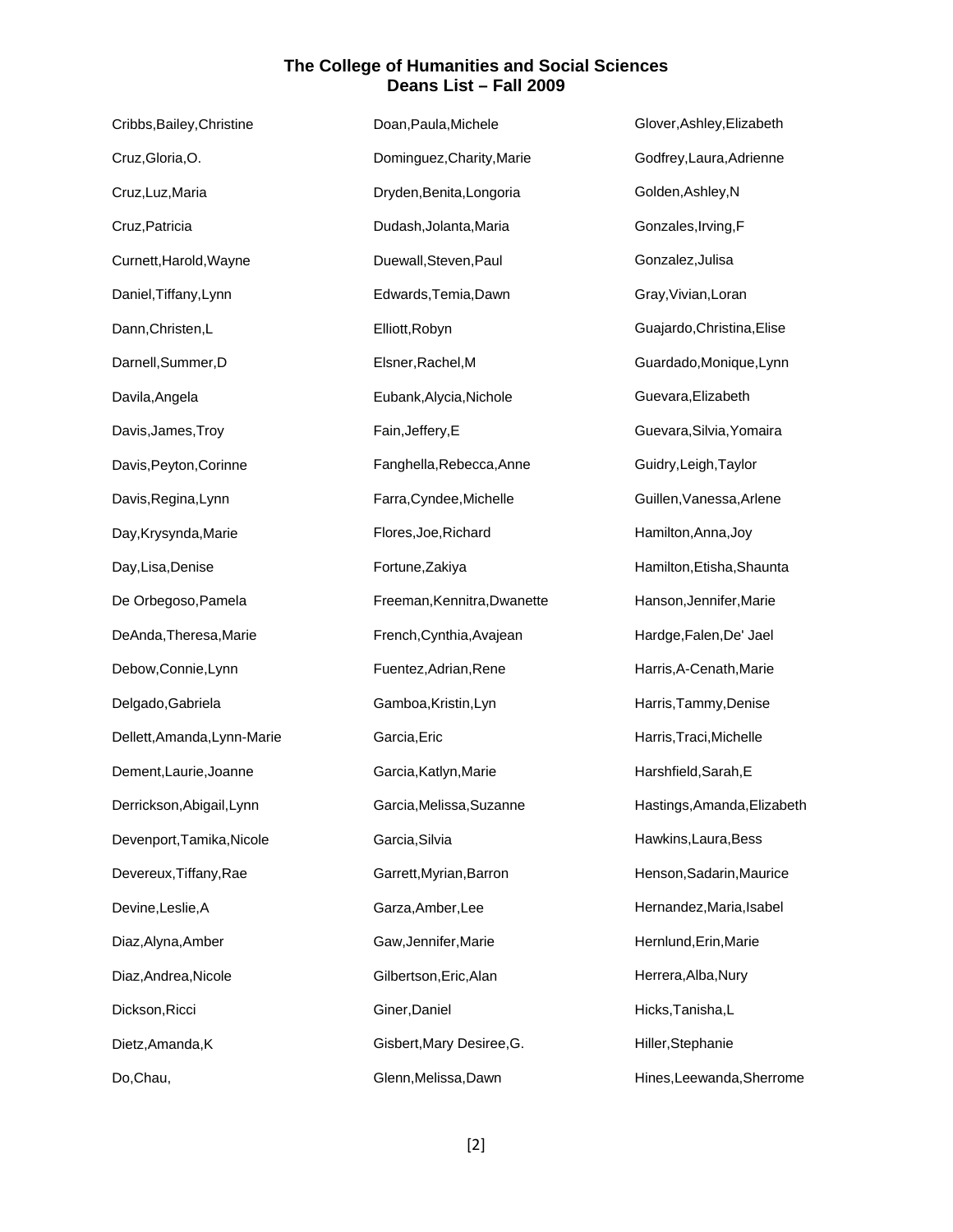| Holleman, Terrell, Lynne      | Kennard, Lillie, Gazale      | Math, Marina, Sam          |
|-------------------------------|------------------------------|----------------------------|
| Holloway, Jennifer, Renee     | Kerr, Mark, Anthony          | Mathews, Jovan, Jonte      |
| Holub, Ashley, Dyane          | King, Krenesha, Dionne       | Maxey, Katy, Marie         |
| Hood, Windi, L                | Kinuthia, Phinehas, Kamau    | May, Kirk, Edward          |
| Hoyle, Mickey                 | Krouse, Laura, Marie         | McLeod, Andrew, Michael    |
| Inocencio, Melissa, Desiree   | Kubiak, Glynnis, Nicole      | Mccaddon, Marsha, Joan     |
| Inyangala, Dorothy, M         | Kuskos, Patricia, Ann        | Mejia, Sandy, Elizabeth    |
| Jabbour, Tereasa              | Lamb, Kara, Gay              | Mendivil, Tiarra, Danette  |
| Jackson, Katrina, Recal       | Landry, Latoya, Lynette      | Mendoza, Mariela           |
| Jacobo, Gustavo, Vladimir     | Lane, Delisa, Yvette         | Menifee, Marian, Shanelle  |
| Jagarnauth, Geetindra, Tewari | Laurel, Ana, Allene          | Merino, Diego, Benjamin    |
| Jankowski, Joni, Marie        | Lawson, Paula, Marilyn       | Miller, Lauren, Ashley     |
| Jarquin, Jorge, Armando       | Layne, Lori, L.              | Monie, Ashley, Nicole      |
| Jaurrieta, Claudia, Delise    | Legnon, Mandy                | Monshizadegan, Malieh      |
| Jensen, Jill, Lynea           | Lemon, Jevanni, Sheliciah    | Montgomery, Julie, A       |
| Jimenez, Rachel, Lynn         | Lew, Cristina, Benitez       | Morales, Diana             |
| Johnson, Cody, Alan           | Lona, Luis, Enrique          | Morales, Lucha, I          |
| Johnson, Julie, Kathleen      | Lopez, Elias                 | Morris, Lindsay, Nicole    |
| Johnson, Matthew, Blake       | Lopez, Jose, Luis            | Morris, Russell, Glenn     |
| Jones, Courtney, Brienne      | Lopez, Mayra, Rocio          | Morris, Tomanicka, Lanona  |
| Jones, Haley, Nicole          | Lowery, Latila, Shannel      | Mosley, Dawnyhell, Yvette  |
| Jones, Jarod, J               | Lucas, Charette, Larae       | Moultrie, Chaniece, Nicoya |
| Jones, Rashida, Nicole        | Lucia, Rachel, Elizabeth     | Mui, Danminh, Quy          |
| Jungwirth, Yvonne, Faris      | Manning, Kathleen, Dimple    | Munoz, Sandra, Florinda    |
| Kangieser, Faith, Jennifer    | Martinez, Catherine, Camille | Murray, Lynn, Nadine       |
| Kartadjoemena, Diep, Le       | Martinez, Monica, Martha     | Muse, Tracy, L             |
| Keefover, Jessica, Beth       | Martinez, Myrna, A           | Nealy, James, Allen        |
| Kelley, Erica, Louise         | Martinez, Roseann, M         | Nguyen, Janie              |
| Kemp, Toni, Louise            | Marvin, Angela, Lee          | Nguyen, Paul, Thanh        |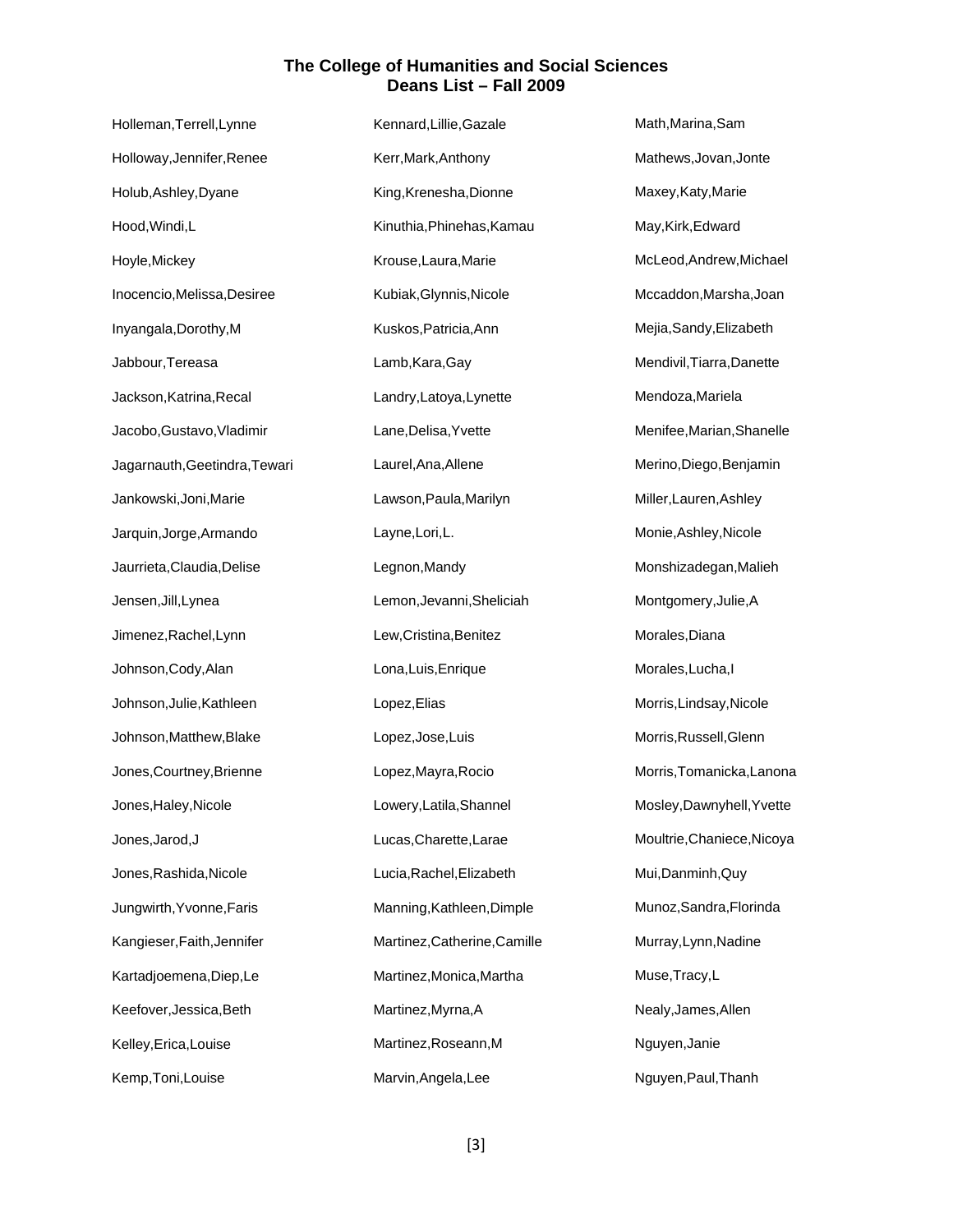| Nguyen, Thu, Hoang Mai     | Ratcliff, Jennifer, Lynn    | Sanders, Tiffany, Elaine      |
|----------------------------|-----------------------------|-------------------------------|
| Northern, Jeffrey, M       | Reagan, Carey, Elizabeth    | Sandy, Jamila, Sheena         |
| Novak, Leslie, Ann         | Reyes, Carolyn, Sue         | Saucedo, Lucas, Jay           |
| O'Donnell, Meghan, Marie   | Reyes, Erika, Renee         | Saxton, Shawntea, Monique     |
| Olson, Robert, G           | Reyes, Natalie, A           | Schulze, Elaine, T.           |
| Olukanni, Omolola, Aina    | Reynolds, Erica, Lee        | Scott, Latoya, Nicole         |
| Ooi, Divya, Sue-Lyn        | Reynolds, Samuel, Jason     | Scott, Terah, Denise          |
| Ortiz, Nariel, Dominique   | Richardson, Fawn            | Scroggins, Contessa           |
| Owens, Laquesha, Yvette    | Riley, Michelle, Marie      | Seay, Clinton, D              |
| Oyervides, Veronica        | Rios, Francisca, Victoria   | Sellevold, Melinda, Michele   |
| Pace, Operium, Venise      | Ritchie, Jennifer, Jo       | Serrano, Gabriela             |
| Palmer, Jody, Ann          | Rivera, Elodia, Giselle     | Sewell, Michael, Brent        |
| Pando, David               | Roberson, Eric, James       | Sheedy, Jennifer, Elizabeth   |
| Parker, Bettra, Arniece    | Robins, Malcolm, Richard    | Sherrard, Clifford, Jamaile   |
| Parker II., Joseph         | Robinson, Nichole, Yvette   | Shimowada, Atsuko, M          |
| Pena, Wendy, Georgina      | Rodriguez, Angelina         | Shupp, Susanna, Jane          |
| Pep, Candice, Arielle      | Rodriguez, Elise, Saenz     | Silva, Layza, A               |
| Petty, Rachel, Kathleen    | Rodriguez, Maria, L         | Simpson, Timothy, David       |
| Phan, Minh, Hoang          | Rodriguez, Monica           | Skipworth, Natalie, Lynn      |
| Polidore, Amanda, Jo       | Rodriguez, Pamela, Michelle | Slaughter, Kennitria, Lashaee |
| Poonawala, Anisha, Pirani  | Rodriguez, Pamela           | Smith, Aviance, Jeray         |
| Pope, Samantha, Gentle     | Rodriguez, Rosalinda        | Smith, Brittany, S.           |
| Porter, David, Phillip     | Romero, Criselda,           | Smith, Erika, Lynn            |
| Prentice, Erica, Nicole    | Roquemore, Amber, M         | Smith, Mary, Jane             |
| Pressler, Kimberly, Jean   | Ruiz, Chloe, Denae          | Somani, Subreena,             |
| Pruitt, Barbara, Elaine    | Salazar, Monica             | Sosnik, Brandon, John         |
| Quintanilla, Maricela, Ann | Saldana, Maria, Esther      | Southall, Erica, Nicole       |
| Rajabian, Hossein, Seyed   | Samples, Nakisha, M         | Spurling, Leah, Nicole        |
| Ramirez, Corrie, Ann       | Sanchez, Jose, Eduardo      | Standberry, Roy, Paul         |